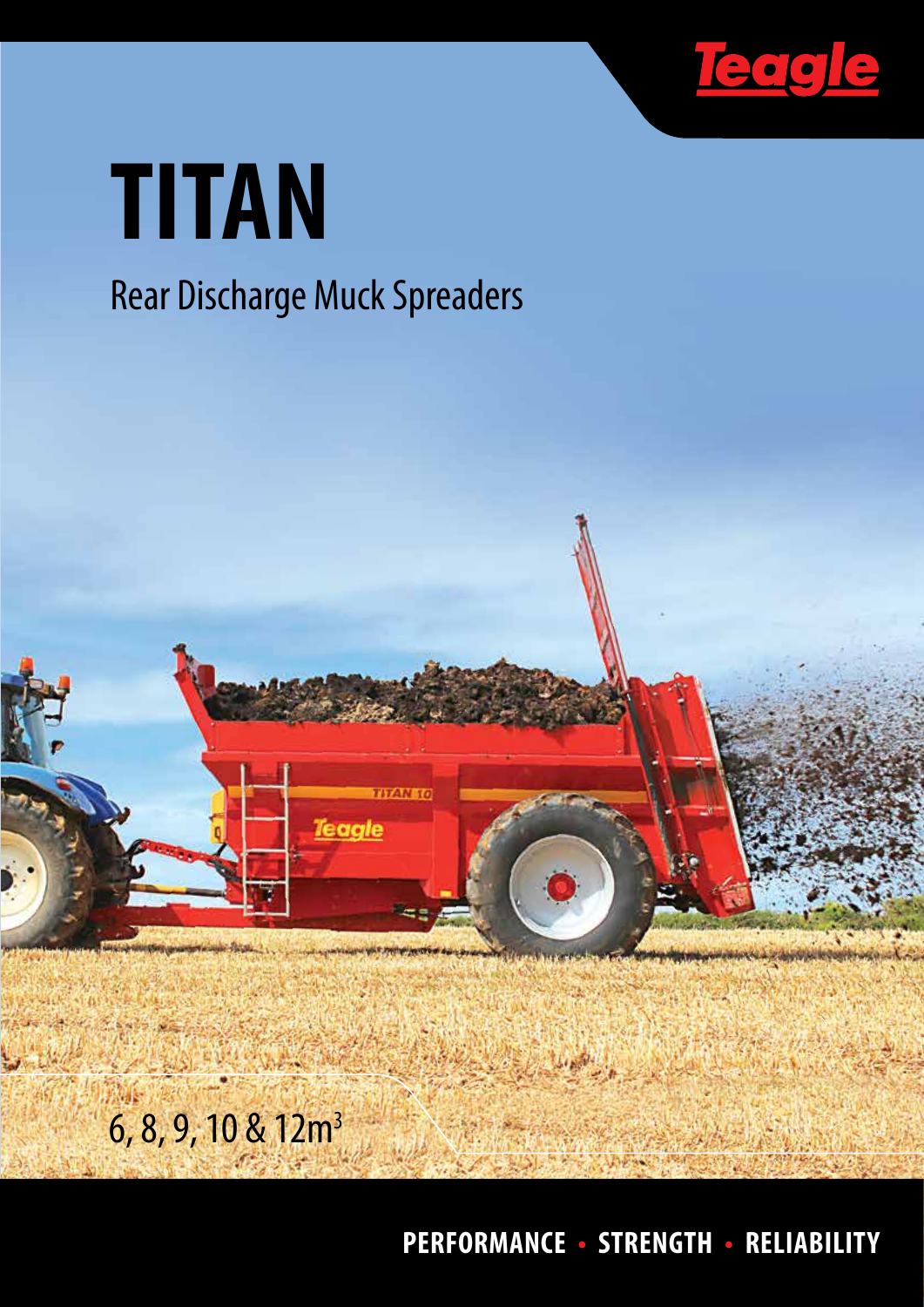## **TITAN Range**



TITAN Rear Discharge Muckspreaders; delivering outstanding durability, ease of use and an exceptional spread pattern.

The TITAN range is well proportioned, providing excellent stability, manoeuvrability, visibility of the load, and superior ground clearance.

The TITAN range's flared sides offer easier loading, with greater capacity at a lower loading height. Clean lines ensure easier washing down.

Teagle machinery was established over 70 years ago, manufacturing the first TITAN rear discharge muck spreader in 1970.



The company now employs around 140 people, most of whom are based at our 20,000m<sup>2</sup> production facility in Cornwall.

We remain a family business focussed on meeting the needs of our customers whether just around the corner, or in one of the 35 countries worldwide to which we regularly ship machinery.

From the outset, our machinery has been designed to be simple, robust and easy to use. We still stand by these values, with all our products being tested extensively on farms throughout the world to ensure that they perform reliably day-in day-out, under the toughest conditions.

### **Contents**

| In the field             | page 1   |
|--------------------------|----------|
| TITAN 6, 8, 9            | page 2   |
| <b>Built to last</b>     | page 3   |
| <b>TITAN 10, 12</b>      | page 4   |
| <b>Options</b>           | page 5   |
| <b>Quality by Design</b> | page 6   |
| <b>Specifications</b>    | page 7-8 |

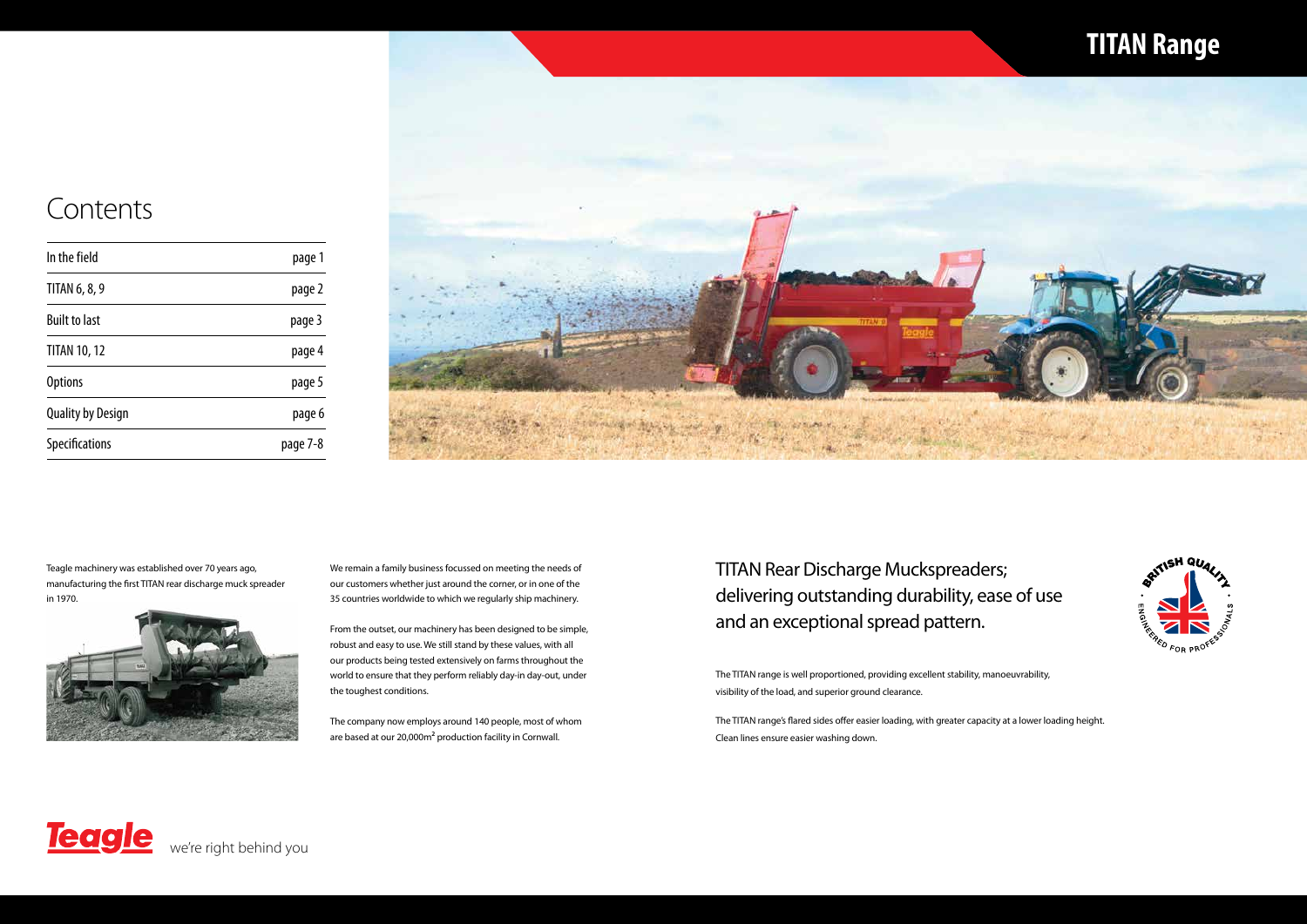- light shields
- 
- 
- 
- 
- Handbrake and hydraulic brakes • Front mesh guard for driver safety

### Compact Performance

Ideally suited to smaller tractors, the 6, 8 and 9 cubic metre models offer outstanding manoeuvrability and stability.





### **Standard Equipment: Options:**

# **In the field TITAN 6,8 & 9**

Upper beater bearings can be greased from ground level

Reversible hardened tips offer extended service intervals

- Slurry Gate c/w folding rear • Wheels TITAN 6 - 16.9-30 • Wheels TITAN 8 - 18.4/15 -30 • Wheels TITAN 9 - 18.5/15 - 34 • Shear Bolt driveline protection • 540 rpm PTO speed
- 
- WAJ and Cam Clutch PTO
- Greedy Boards
- Electronic Bed Speed Control
- Compost/Poultry Manure Beater Tips
- Flashing Beacon
- Various wheel options for reduced ground compaction
- **For option details see page 5 For full specifications see page 7-8**

Splash boards keep the sides of the spreader clean

Swinging flails highly



strength and reliability



### The TITAN beater system

# Shred & Spread

Whether spreading fresh, well rotted or semi-solid farmyard manure, poultry litter, compost or waste products, TITANs deliver an even, fine and wide spread pattern. Large diameter beaters generate a high tip speed to ensure a fine shredding action is achieved, with tall beaters delivering massive output for high work rates.



Continuous augers are welded to large diameter heavy gauge tubes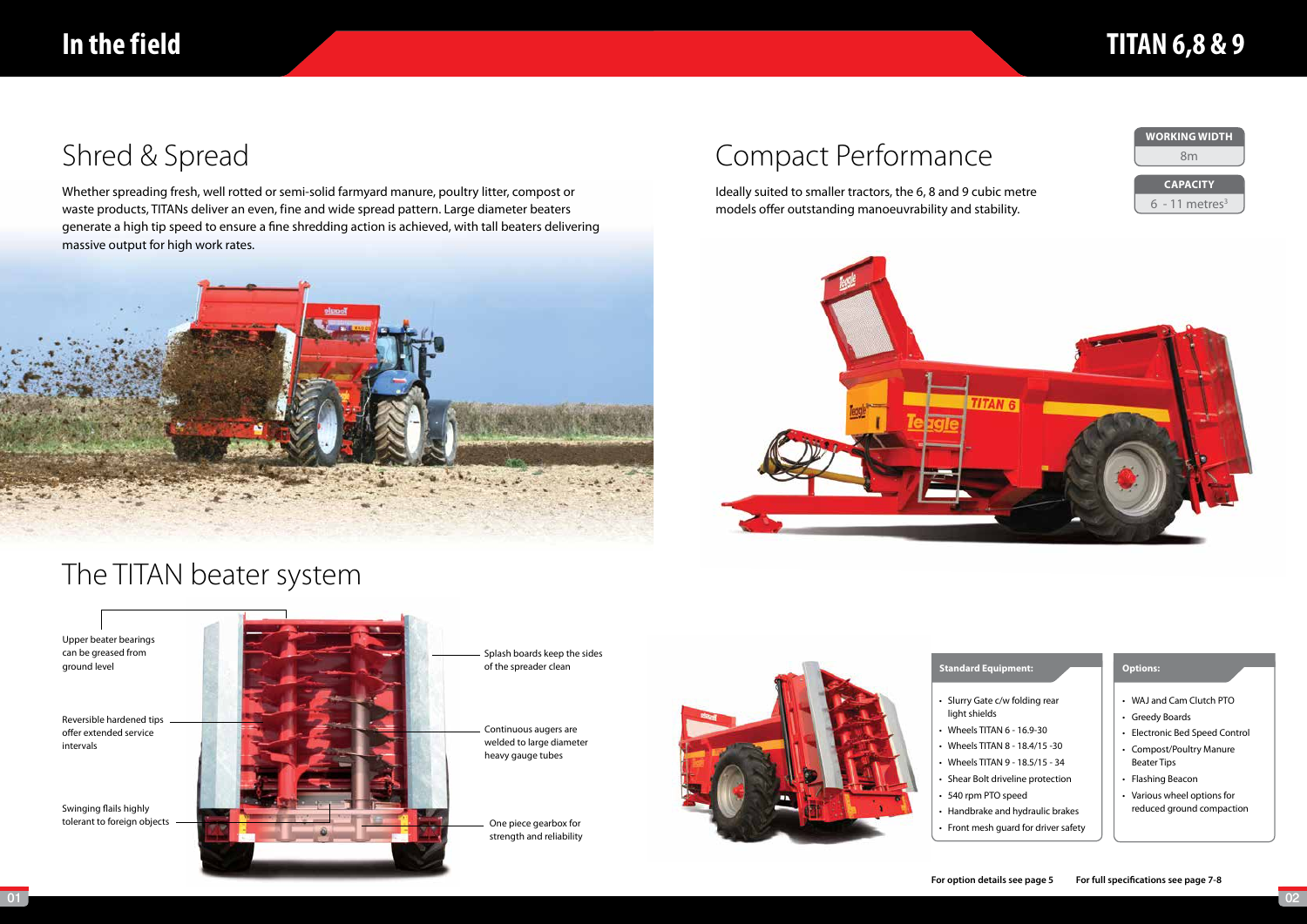### The Professionals Choice

# **TITAN 10 & 12**



### Standard Equipment: **Containery Options:**

### **Built to last**

Full width slats ensure that material does not bridge in the middle. Slats are secured to the chain with U-Bolts to enable straightforward maintenance.

Heavy duty chains are calibrated for reliable operation.

Steel bed chain sprockets are designed for tremendous strength and durability.

#### **Slats and U-bolts 1**

Reversible and fitted with an overload relief valve. Bed speed is controlled using either the tractor flow control or a valve mounted on the front of the TITAN.

#### **Chains 2**

#### **Sprockets and drive shaft 3**

#### **Bed drive 4**

The rear drive shaft is supported by high quality bearings and the front shaft by greasable bushes.

#### **Bearings 5**

**Bed tensioning** Straightforward operation using the threaded adjuster. **6**

**Inspection access** A folding ladder offers straightforward access to the spreader.

**7**









Selected by Contractors and Farmers for outstanding build quality and a heavy duty spreading system that is built to last.





- light guards
- 
- 
- 
- 
- Sprung drawbar
- WAJ and Cam Clutch PTO
- Greedy Boards
- Electronic Bed Speed Control
- Compost/Poultry Manure Beater Tips
- Flashing Beacon
- Various wheel options for reduced ground compaction
- Slurry Gate c/w folding rear
	-
- Wheels 580/70 R38
- Shear Bolt driveline protection
- 1000 rpm PTO speed
- Handbrake and hydraulic brakes
- Front mesh guard for driver safety

### **8 Slurry gate and light shields**

The robust slurry gate has been designed to ensure that the sliding components provide a long and trouble free service life. For safety on the road, shields automatically cover the light units when the slurry gate is opened for spreading.

### Quality Finish

Prior to finishing with a 2 pack paint system, all components are shot blasted to ensure that they are clean and provide the best possible keying surface for the paint. All seams are continuously welded or sealed to protect against corrosion.

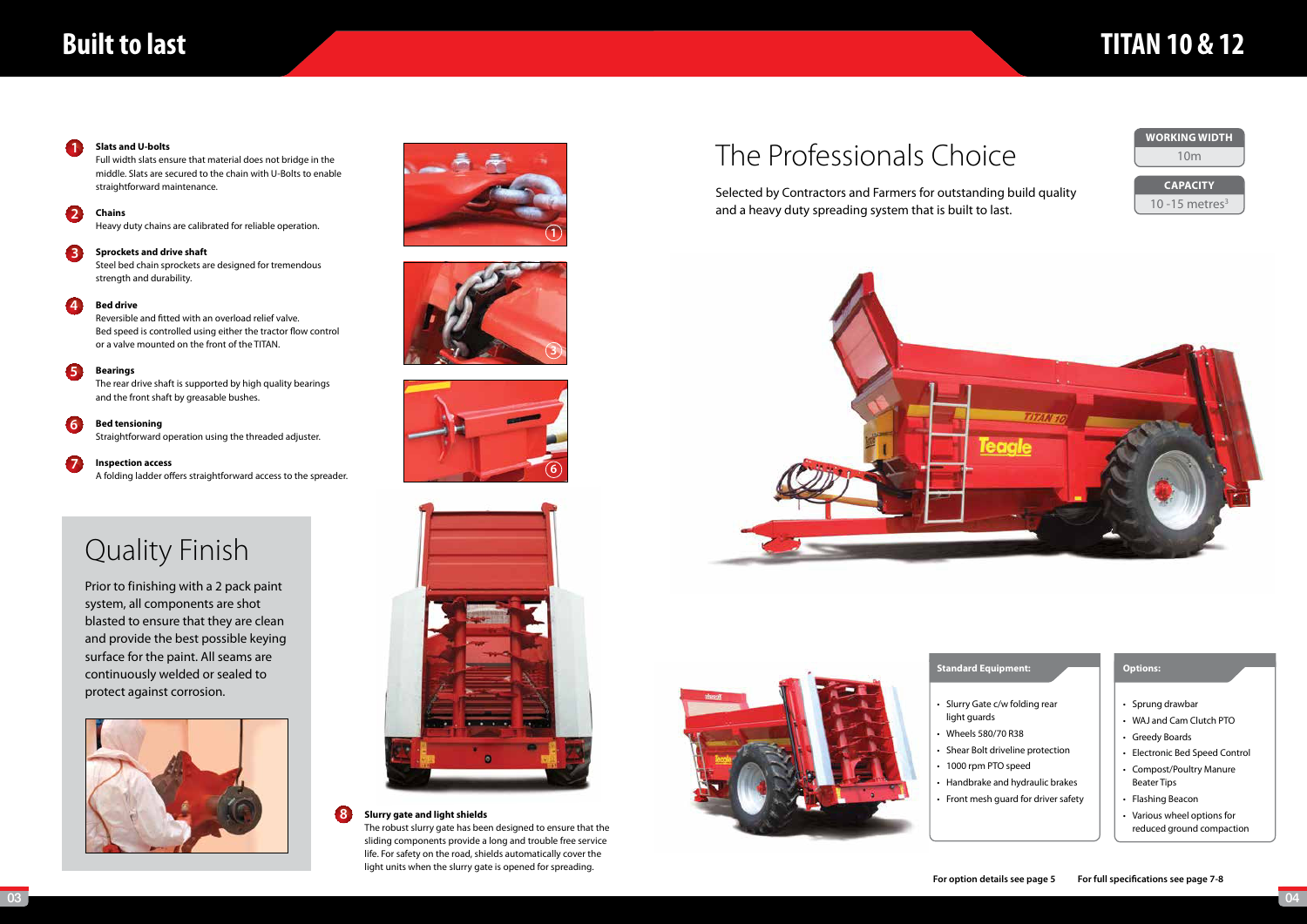# **Options Quality by design**





# Covering more ground

### **W.O. Steele & Sons**

Adrian Steele runs Chapel Farm, a 440 ha (1,090 acre) organic unit near Pershore in Worcestershire. Environmental stewardship is core to the management of the farm, which since 1985 has run both Organic Entry and Higher level Stewardship schemes.

Correct maintenance of the nutrients in the farm's clover leys is essential, and is achieved largely through the straw that is grown being sold for growing mushrooms. Once the mushrooms have been cropped, the substrate is returned to the farm and mixed with farmyard manure. It is at this point that the Titan 10 Spreader enters the story.

### **Simple maintenance**

Adrian considered various makes of muck spreader and selected the Titan "based on it's weight, robustness and ease of maintenance, and because the machine is manufactured in Cornwall, the proximity of support was also an advantage – should a problem occur, speed of response is paramount". Adrian "was also impressed by the cutting and shredding action of the beaters, as well as the consistent ground cover behind the spreader."

Dan Martin the driver says "I like the simplicity of the 2 chain slat design as there is less to go wrong. For spreading compost we fitted the additional kit of compost paddles, which also work well in standard Farmyard Manure."

### **Tomahawk Feeder Bedders and Straw Mills**

No. 1 for silage and straw processing equipment, the Tomahawk range offer outstanding performance from a comprehensive range of models. If you are processing straw for cubicle housing, poultry, briquetting and pelleting, or addition of fibre to TMR we have a model to suit your application.





**Super-Ted** High speed swath conditioners to promote faster drying. Ideal for recovery of rain damaged crops – wet weather insurance.

#### **Toppers** 4' – 10' cut width, belt or shaft drive, in-line and offset models. Finishing and roller mowers also available.

### **Other machines in the Teagle Range**



**XT Fertiliser Spreaders** From the 234 litre single disc Compact 8 to the 1350 litre twin disc XT48 with quadruple overlap, Teagle spreaders offer simplicity, accuracy and reliability.

- **Electric bed speed control** For accurate and convenient in-cab rate control. **1**
- **Sprung Drawbar** Available on TITAN 10 and 12 models **2**
- **Wheel Options** For special applications or reduced ground compaction. **3**
- **Hydraulic Jack/Clevis Drawbar** For straightforward hitching and unhitching. **4**
- **Poultry Manure/Compost Paddles**  For greater spread widths and an improved pattern with friable materials. **5**
- **Greedy Boards** For extra capacity from the same compact spreader. **6**
- **Flashing Beacon** Recommended for highway use. **7**
- **WAJ / Cam Clutch PTO** For non-stop spreading. **8**
- **High speed axle and braking** Contact us for more details. **9**









**4**







### "I like the simplicity of the 2 chain slat design as there is less to go wrong."

# British built and backed



To keep your Titan running, Teagle carry a comprehensive stock of spare parts which are available for next day delivery.

# Intelligent Design

Teagle use state of the art software throughout the design process to ensure that strength is in-built where it is needed most.

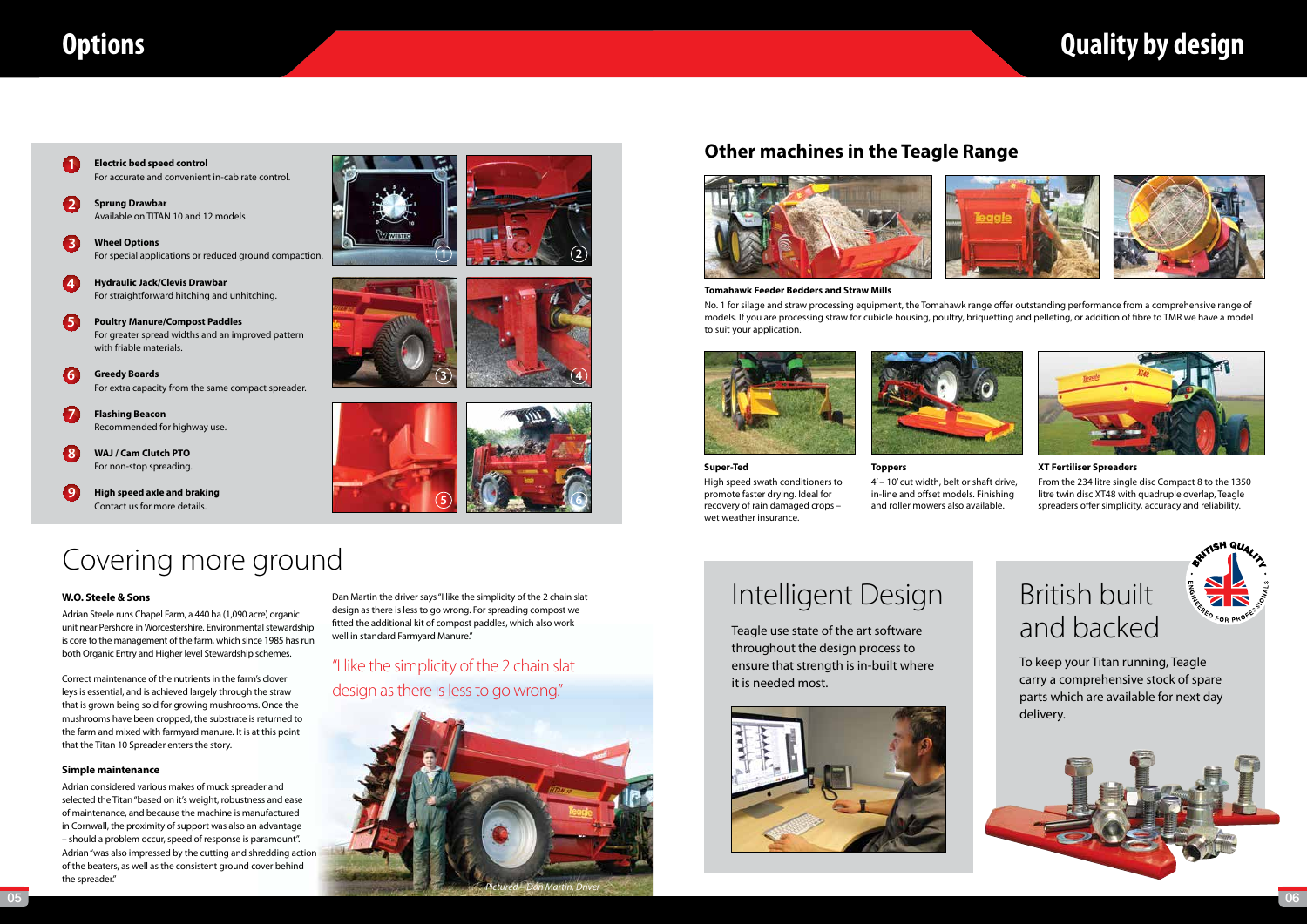# **Specifications**





# **Specifications**

|                                         | TITAN 6             | TITAN 8             | TITAN 9             |
|-----------------------------------------|---------------------|---------------------|---------------------|
| Capacity (Level)*                       | 4.1 <sup>3</sup>    | 5.4 <sup>3</sup>    | 6.5 <sup>3</sup>    |
| Capacity (Heaped)*                      | 6.3 <sup>3</sup>    | 8.2 <sup>3</sup>    | 9.4 <sup>3</sup>    |
| Capacity with greedy boards (Heaped)*   | 7.7 <sup>3</sup>    | 10.1 <sup>3</sup>   | 11.3m <sup>3</sup>  |
| Overall Length (A)                      | 6.0 <sub>m</sub>    | 7.0 <sub>m</sub>    | 7.0m                |
| Overall width (with standard tyres) (B) | 2.55m               | 2.60m               | 2.60m               |
| Overall Height (C)                      | 2.96m               | 2.99m               | 3.2 <sub>m</sub>    |
| Loading Height (with std. wheels)** (D) | 1.90m               | 1.93 <sub>m</sub>   | 2.14m               |
| Internal Length                         | 3.29m               | 4.22m               | 4.31m               |
| Internal width                          | $1.5m-1.7m$         | $1.5m-1.7m$         | $1.5m-1.7m$         |
| Internal height                         | 0.84m               | 0.84m               | 1.00m               |
| Standard tyre size***                   | 16.9-30             | 18.4/15 x 30        | 18.4/15 x 34        |
| Unladen Weight                          | 3,380kg             | 3,660kg             | 3,880kg             |
| Steel thickness (floor / sides)         | 4mm/4mm             | 4mm/4mm             | 4mm/4mm             |
| <b>Axle Size</b>                        | 80 x 80mm           | 80 x 80mm           | 80 x 80mm           |
| Brake Size / Axle Studs                 | 400 x 80mm / 8 stud | 400 x 80mm / 8 stud | 400 x 80mm / 8 stud |
| Floor - Chain Diameter                  | 12mm                | 12mm                | 14 <sub>mm</sub>    |
| PTO Speed                               | 540rpm              | 540rpm              | 540rpm              |
| Bed drive shaft diameter                | 50 <sub>mm</sub>    | 50 <sub>mm</sub>    | 55 <sub>mm</sub>    |
| Minimum recommended HP                  | 80HP                | 90HP                | 100HP               |

| <b>TITAN 10</b>      | <b>TITAN 12</b>      |  |
|----------------------|----------------------|--|
| 6.8 <sup>3</sup>     | 8.2 <sup>3</sup>     |  |
| 10.2m <sup>3</sup>   | 12.1m <sup>3</sup>   |  |
| 12.4m <sup>3</sup>   | 14.8m <sup>3</sup>   |  |
| 7.0 <sub>m</sub>     | 7.8 <sub>m</sub>     |  |
| 2.90m                | 2.90m                |  |
| 3.29m                | 3.29m                |  |
| 2.23m                | 2.23m                |  |
| 4.3 <sub>m</sub>     | 5.1 <sub>m</sub>     |  |
| $1.5m-1.9m$          | $1.5m-1.9m$          |  |
| 1.00m                | 1.00m                |  |
| 580/70 R38           | 580/70 R38           |  |
| 5,210kg              | 5,470kg              |  |
| 5mm/4mm              | 5mm/4mm              |  |
| 100 x 100mm          | 100 x 100mm          |  |
| 400 x 80mm / 10 stud | 400 x 80mm / 10 stud |  |
| 14 <sub>mm</sub>     | 14 <sub>mm</sub>     |  |
| 1000rpm              | 1000rpm              |  |
| 55mm                 | 55mm                 |  |
| 105HP                | 120HP                |  |

| Capacity (Level)                        | 6.8 <sup>3</sup>     | 8.2 <sup>3</sup>     |
|-----------------------------------------|----------------------|----------------------|
| Capacity (Heaped)                       | 10.2m <sup>3</sup>   | 12.1m <sup>3</sup>   |
| Capacity with greedy boards (Heaped)    | 12.4m <sup>3</sup>   | 14.8m <sup>3</sup>   |
| Overall Length (A)                      | 7.0 <sub>m</sub>     | 7.8 <sub>m</sub>     |
| Overall width (with standard tyres) (B) | 2.90m                | 2.90m                |
| Overall Height (C)                      | 3.29m                | 3.29m                |
| Loading Height (with std. wheels)** (D) | 2.23m                | 2.23m                |
| Internal Length                         | 4.3 <sub>m</sub>     | 5.1 <sub>m</sub>     |
| Internal width                          | $1.5m-1.9m$          | $1.5m-1.9m$          |
| Internal height                         | 1.00m                | 1.00m                |
| Standard tyre size***                   | 580/70 R38           | 580/70 R38           |
| Unladen Weight                          | 5,210kg              | 5,470kg              |
| Steel thickness (floor / sides)         | 5mm/4mm              | 5mm/4mm              |
| Axle Size                               | 100 x 100mm          | 100 x 100mm          |
| Brake Size / Axle Studs                 | 400 x 80mm / 10 stud | 400 x 80mm / 10 stud |
| Floor - Chain Diameter                  | 14 <sub>mm</sub>     | 14 <sub>mm</sub>     |
| PTO Speed                               | 1000rpm              | 1000rpm              |
| Bed drive shaft diameter                | 55 <sub>mm</sub>     | 55 <sub>mm</sub>     |
| Minimum recommended HP                  | 105HP                | 120HP                |
|                                         |                      |                      |

### **Key:**

\* Capacities calculated to slurry gate

\*\* Add 300mm for greedy boards

\*\*\* Contact us for other tyre sizes

The company's policy is one of continuous improvement and development, therefore specifications are subject to change without prior notice.

All models shown with greedy boards